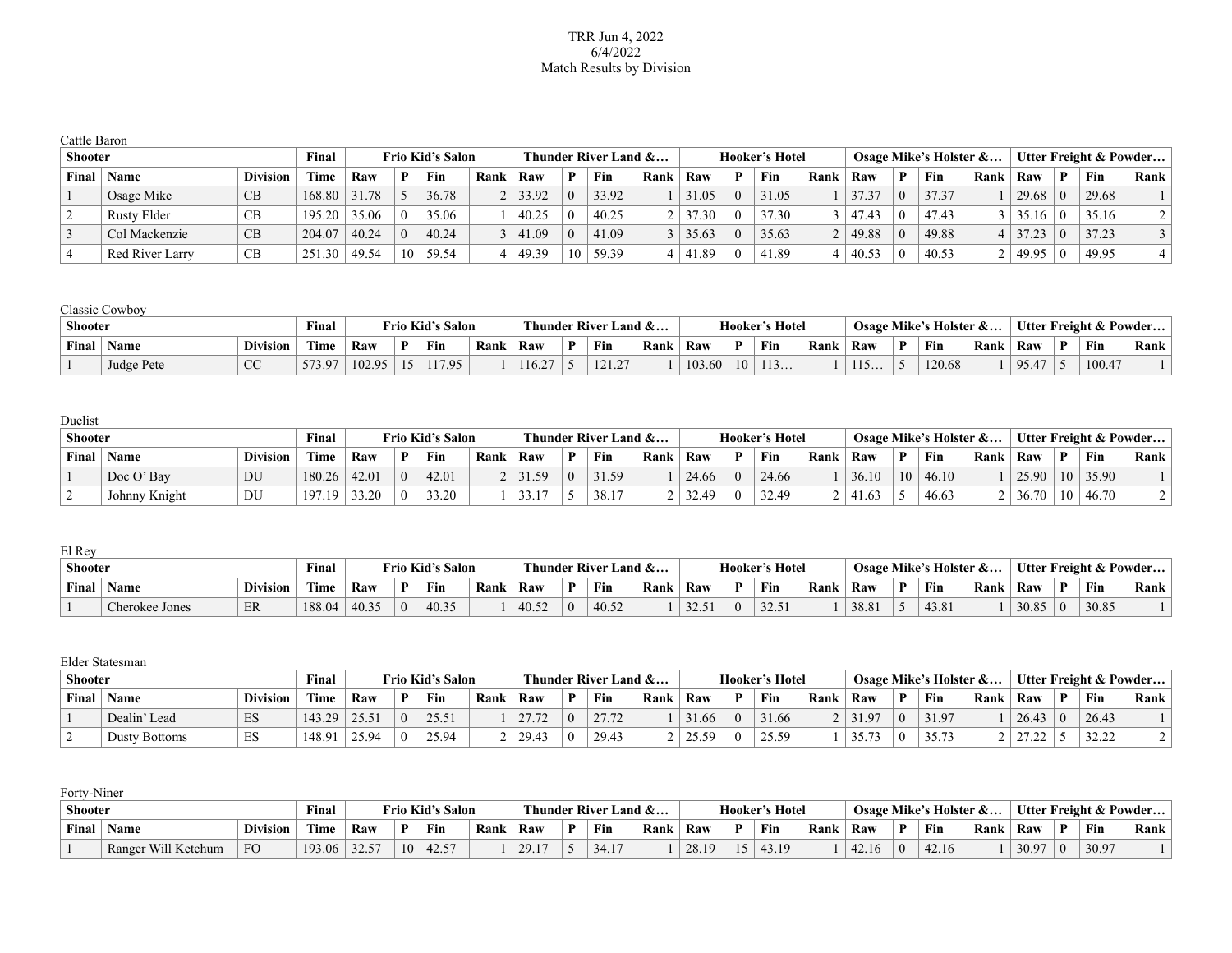Frontier Cartridge

| <b>Shooter</b>                                      |       |     | <b>Final</b> |       |    | Frio Kid's Salon |      | <b>Thunder River L</b> |   |       | Land $\&\ldots$ |                 | Hooker'      | <b>∴</b> s Hotel |      | <b>Osage Mike's</b> |   | : Holster & |      |       |   | Utter Freight $\&$ Powder |      |
|-----------------------------------------------------|-------|-----|--------------|-------|----|------------------|------|------------------------|---|-------|-----------------|-----------------|--------------|------------------|------|---------------------|---|-------------|------|-------|---|---------------------------|------|
| Final<br><b>Division</b><br>1. T. T.<br><b>Name</b> |       |     | <b>Time</b>  | Raw   | D. | Fin              | Rank | Raw                    | D | Fin   | Rank            | Raw             | $\mathbf{D}$ | Fin              | Rank | Raw                 | D | Fin         | Rank | Raw   | D | Fin                       | Rank |
|                                                     | Crash | EC. | 204.68       | 48.15 | 10 | 58.15            |      | 34.86                  |   | 34.86 |                 | 22 <sup>0</sup> | $\Omega$     | 32.61            |      | 43.06               |   | 48.06       |      | 31.00 |   | 31.00                     |      |

Lady Silver Senior

| <b>Shooter</b> |                         |     | Final  |        |          | <b>Frio Kid's Salon</b> |      |       |              | Thunder River Land & |      |                      |          | <b>Hooker's Hotel</b> |      |       |          | Osage Mike's Holster & |      |       |          | Utter Freight & Powder |      |
|----------------|-------------------------|-----|--------|--------|----------|-------------------------|------|-------|--------------|----------------------|------|----------------------|----------|-----------------------|------|-------|----------|------------------------|------|-------|----------|------------------------|------|
| Final          | <b>Division</b><br>Name |     | Time   | Raw    | D        | Fin                     | Rank | Raw   | $\mathbf{D}$ | Fin                  | Rank | Raw                  |          | Fin                   | Rank | Raw   | D        | Fin                    | Rank | Raw   | D        | Fin                    | Rank |
|                | Miss Hoppy              | LSS | 236.20 | $\sim$ | $\Omega$ |                         |      | 44.03 | $\Omega$     | 44.03                |      | 54 18<br>$\ldots$ 10 | $\Omega$ | 54.18                 |      | 52.91 | $\Omega$ | 52.91                  |      | 47.67 | $\Omega$ | 47.67                  |      |

## Lady Wrangler

| <b>Shooter</b> |                                      |                    | Final        |       |      | <sup>फ</sup> rio Kid's Salon |   | Thunde. | er River | $\mathbb{T}^n$ Land $\&\ldots$ |   |       |          | <b>Hooker's Hotel</b> |   | Osage | : Mike' | Holster & |    | Utter Freight & |      |       | $\degree$ Powder |
|----------------|--------------------------------------|--------------------|--------------|-------|------|------------------------------|---|---------|----------|--------------------------------|---|-------|----------|-----------------------|---|-------|---------|-----------|----|-----------------|------|-------|------------------|
| <b>Final</b>   | Time<br>Raw<br>Division<br>D<br>Name |                    |              | Fin   | Rank | Raw                          | D | Fin     | Rank     | Raw                            | D | Fin   | Rank     | Raw                   | D | Fin   | Rank    | Raw       | D. | Fin             | Rank |       |                  |
|                | Ellie Mae                            | <b>T W</b><br>$-1$ | 254<br>$+18$ | 35.35 | 20   | 55.35<br>JJ.JJ               |   | 25.08   | 50       | 75.08                          |   | 44.06 | $\theta$ | 44.06                 |   | 22.2  |         | , 00      |    | 32.03           |      | 32.03 |                  |

| Senior         |                   |                 |        |        |          |                         |      |                |    |                      |      |                |          |                       |      |                |          |                        |      |       |        |                        |                |
|----------------|-------------------|-----------------|--------|--------|----------|-------------------------|------|----------------|----|----------------------|------|----------------|----------|-----------------------|------|----------------|----------|------------------------|------|-------|--------|------------------------|----------------|
| <b>Shooter</b> |                   |                 | Final  |        |          | <b>Frio Kid's Salon</b> |      |                |    | Thunder River Land & |      |                |          | <b>Hooker's Hotel</b> |      |                |          | Osage Mike's Holster & |      |       |        | Utter Freight & Powder |                |
| Final          | $\mid$ Name       | <b>Division</b> | Time   | Raw    | P        | Fin                     | Rank | Raw            |    | Fin                  | Rank | Raw            | P        | Fin                   | Rank | Raw            | P        | Fin                    | Rank | Raw   | P      | Fin                    | Rank           |
|                | Thunderhawk       | <b>SE</b>       | 117.76 | 22.27  | $\theta$ | 22.27                   |      | 22.29          |    | 22.29                |      | 23.29          | $\theta$ | 23.29                 |      | 24.82          | $\theta$ | 24.82                  |      | 25.09 |        | 25.09                  |                |
|                | Rawhide Ranger    | <b>SE</b>       | 145.46 | 25.37  |          | 25.37                   |      | 26.62          |    | 26.62                |      | $2 \mid 23.85$ | $\theta$ | 23.85                 |      | $2 \mid 31.86$ | 10       | 41.86                  |      | 27.76 |        | 27.76                  | 2 <sup>1</sup> |
|                | Caledonia Red     | <b>SE</b>       | 170.32 | 33.89  | $\theta$ | 33.89                   |      | $3 \mid 29.50$ |    | 29.50                |      | $3 \mid 38.74$ | $\theta$ | 38.74                 |      | $3 \mid 38.44$ | $\theta$ | 38.44                  | 2    | 29.75 | $\cap$ | 29.75                  | $\overline{3}$ |
|                | Doc Jim Harvey    | <b>SE</b>       | 207.83 | 36.86  |          | 36.86                   |      | 40.94          | 10 | 50.94                |      | $5 \mid 40.39$ | $\theta$ | 40.39                 |      | 46.11          | $\theta$ | 46.11                  |      | 33.53 | - 0    | 33.53                  |                |
|                | Texas Six         | <b>SE</b>       | 302.38 | 43.43  | $\Omega$ | 43.43                   |      | 48.45          |    | 48.45                |      | 4   62.70      | $\theta$ | 62.70                 |      | $5 \mid 49.63$ | 10       | 159.63                 |      | 78.17 | 10     | 88.17                  |                |
| $\mathbf b$    | <b>Sgt Pepper</b> | <b>SE</b>       | 522.28 | 118.43 | $\left($ | 118.43                  |      | 104.04         |    | 104.04               |      | 6   90.11      | $\theta$ | 90.11                 |      | 88.47          |          | 93.47                  |      | 71.23 |        | 116.23                 | 6              |

## Senior Gunfighter

|              | Shooter      |                                                                   |      |       |  | Frio Kid's Salon |      | <b>CONTRACT</b><br>"hunder River". | $\mathbf{r}$ |     | ∙ Land &… |       |   | <b>Hooker's Hotel</b> |      | Osage          | Mike'    | : Holster $\&\ldots$ |      | Utter. |              | ∙ Freight & | <sup>2</sup> Powder |
|--------------|--------------|-------------------------------------------------------------------|------|-------|--|------------------|------|------------------------------------|--------------|-----|-----------|-------|---|-----------------------|------|----------------|----------|----------------------|------|--------|--------------|-------------|---------------------|
| <b>Final</b> | <b>Name</b>  | <b>Final</b><br><b>Time</b><br>Fin<br>D<br><b>Division</b><br>Raw |      |       |  |                  | Rank | Raw                                | D            | Fin | Rank      | Raw   | D | Fin                   | Rank | Raw            | D        | Fin                  | Rank | Raw    | $\mathbf{D}$ | Fin         | Rank                |
|              | Hopalong Ace | SG                                                                | 162. | 29.03 |  | 29.03            |      | 220                                |              | 220 |           | 20.22 |   | 30.32                 |      | $\sim$<br>1.90 | $\Omega$ | 34.96                |      | 34 A   |              | 34.41       |                     |

| Silver Senior  |                |                 |        |       |          |                  |      |       |          |                      |                |                |          |                |      |                |                 |                        |      |       |   |                        |                |
|----------------|----------------|-----------------|--------|-------|----------|------------------|------|-------|----------|----------------------|----------------|----------------|----------|----------------|------|----------------|-----------------|------------------------|------|-------|---|------------------------|----------------|
| <b>Shooter</b> |                |                 | Final  |       |          | Frio Kid's Salon |      |       |          | Thunder River Land & |                |                |          | Hooker's Hotel |      |                |                 | Osage Mike's Holster & |      |       |   | Utter Freight & Powder |                |
| Final          | Name           | <b>Division</b> | Time   | Raw   | P        | Fin              | Rank | Raw   | P        | Fin                  | Rank           | Raw            |          | <b>Fin</b>     | Rank | Raw            |                 | <b>Fin</b>             | Rank | Raw   | P | Fin                    | Rank           |
|                | Ranger Bill    | <b>SS</b>       | 169.44 | 29.42 | $\Omega$ | 29.42            |      | 33.37 | $\theta$ | 33.37                |                | $3 \mid 37.87$ | -0       | 37.87          |      | 37.53          | -0              | 37.53                  |      | 31.25 |   | 31.25                  |                |
|                | Baba Looey     | SS              | 182.62 | 34.47 |          | 39.47            |      | 32.46 |          | 32.46                |                | $2 \mid 31.65$ |          | 31.65          |      | 47.65          |                 | 47.65                  |      | 31.39 |   | 31.39                  | $\mathcal{D}$  |
|                | Shotgun Steve  | <b>SS</b>       | 185.17 | 42.17 | $\theta$ | 42.17            |      | 30.70 |          | 30.70                |                | 35.76          | -0       | 35.76          |      | $2 \mid 43.74$ |                 | 43.74                  |      | 32.80 |   | 32.80                  |                |
| 4              | Manco          | SS              | 199.44 | 42.69 | $\Omega$ | 42.69            |      | 40.99 |          | 40.99                |                | 37.67          |          | 37.67          |      | $3 \mid 41.29$ |                 | 41.29                  |      | 36.80 |   | 36.80                  | $\overline{4}$ |
|                | Willie Cheatem | <b>SS</b>       | 288.10 | 55.75 | $\Omega$ | 55.75            | 61   | 47.92 |          | 47.92                | 5 <sup>1</sup> | 46.39          | $\Omega$ | 46.39          |      | 63.01          | 15 <sup>1</sup> | 78.01                  | 6    | 35.03 |   | 60.03                  | 6              |
| $\mathbf{6}$   | Okla Bad Bob   | SS              | 330.71 | 52.50 | $\theta$ | 52.50            |      | 53.65 | 10       | 63.65                | 6              | 83.55          |          | 83.55          | 61   | 56.15          | 15              | 71.15                  |      | 59.86 |   | 59.86                  |                |